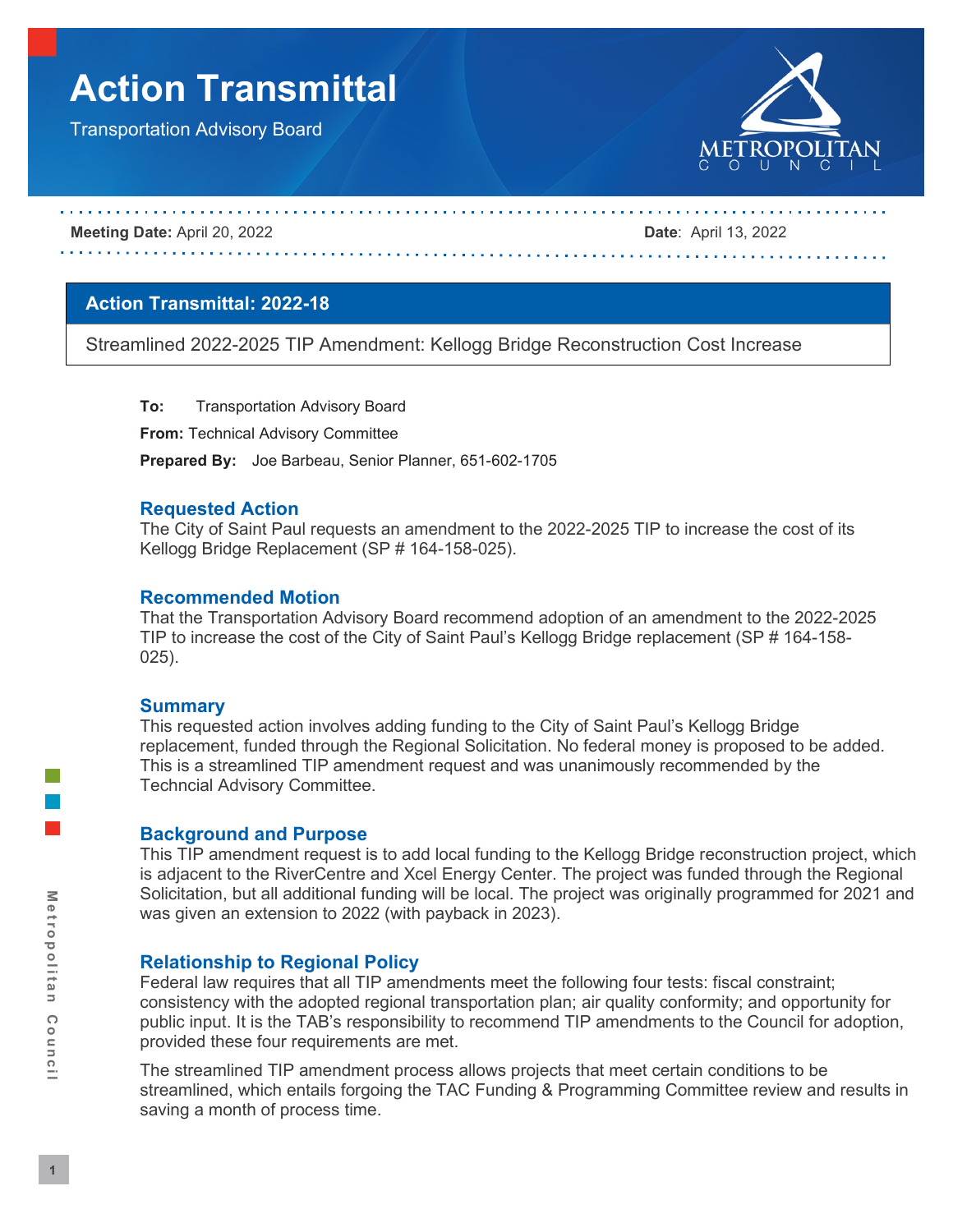## **Staff Analysis**

The TIP amendment meets fiscal constraint because the federal and local funds are sufficient to fully fund the project. This amendment is consistent with the Metropolitan Council Transportation Policy Plan, adopted by the Metropolitan Council on November 18, 2020, with FHWA/FTA conformity determination established on December 4, 2020. Public input opportunity for this amendment is provided through the TAB's and the Council's regular meetings. The Minnesota Interagency Air Quality and Transportation Planning Committee determined that the project is exempt from air quality conformity analysis.

## **Committee Comments and Actions**

At its April 6, 2022, meeting, the Technical Advisory Committee voted unanimously to recommend adoption of an amendment to the 2022-2025 TIP to increase the cost of the City of Saint Paul's Kellogg Bridge replacement.

## **Routing**

| To                                                             | <b>Action Requested</b>       | Date Completed /<br><b>Scheduled</b> |  |
|----------------------------------------------------------------|-------------------------------|--------------------------------------|--|
| <b>Technical Advisory Committee</b>                            | <b>Review &amp; Recommend</b> | April 6, 2022                        |  |
| <b>Transportation Advisory Board</b>                           | <b>Review &amp; Recommend</b> | April 20, 2022                       |  |
| <b>Metropolitan Council</b><br><b>Transportation Committee</b> | <b>Review &amp; Recommend</b> | April 25, 2022                       |  |
| <b>Metropolitan Council</b>                                    | Review & Adopt                | April 27, 2022                       |  |